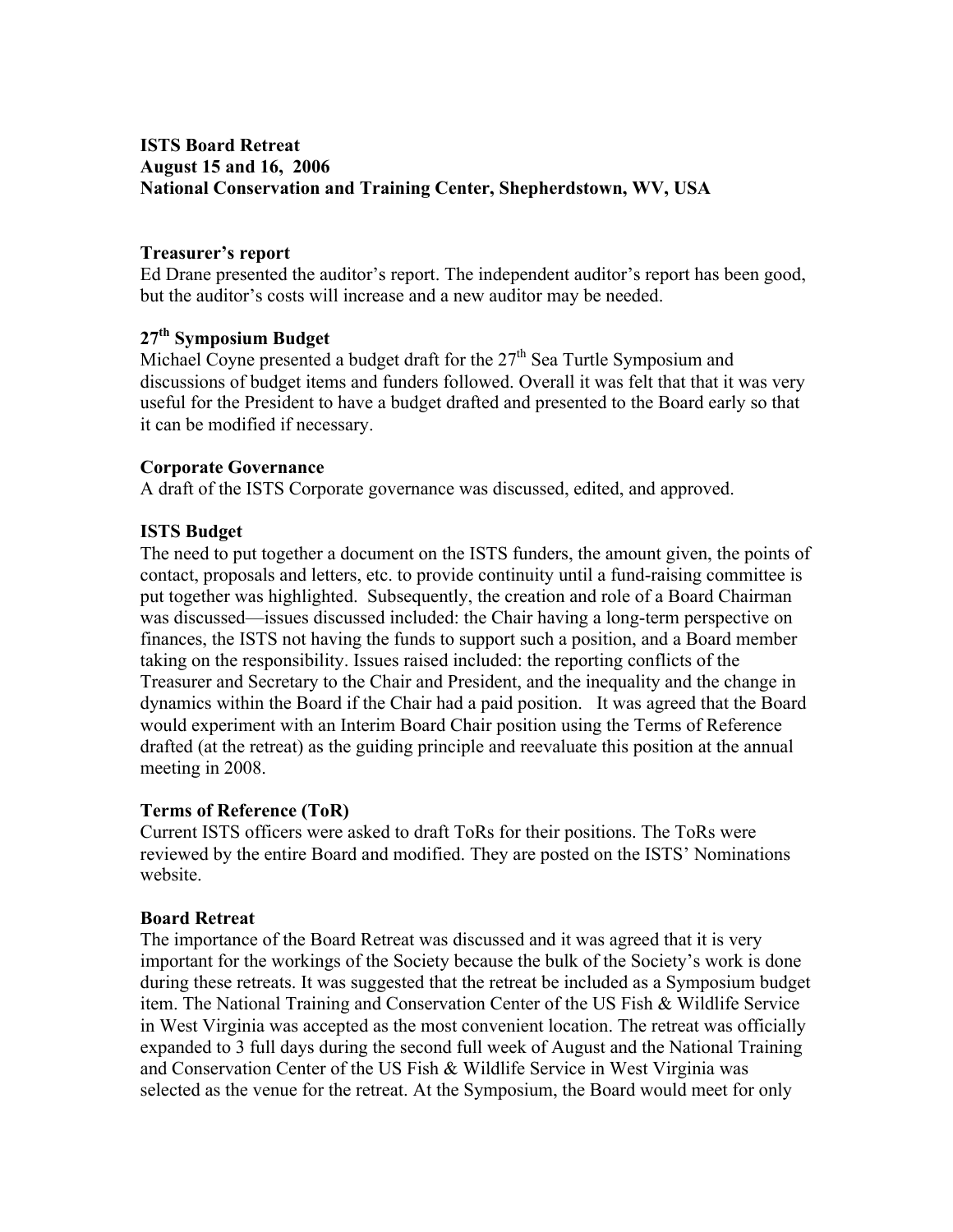on one evening to discuss Symposium-related issues henceforth. For those Board members unable to attend, some form of teleconferencing would be explored.

### **Nominations**

At least 1-3 nominees will be considered for each position with best possible regional representation of the membership and submitted to the Board for consideration; voting choices will be given for the Board and Nominating Committee positions with flexibility in the number of slots. If a candidate were suitable then he/she would definitely be considered. Regional representation on the Board was discussed. The Nominations Committee will solicit bids/proposals from President-Elect nominees and the biographies and photos of the final nominees will be provided to the membership. The online voting system will be discussed at the Plenary  $(27<sup>th</sup>$  Symposium) with the membership. Currently, only 10% of the membership is voting at the Plenary.

## **Registration fees**

Adjustment to registration fees was discussed so that the increased income could pay internal bills. Discussion followed on definition of low and high income and it was agreed that instead of defining income on country-by-country basis, high-income would be defined as greater than \$50,000.

### **Symposium Proceedings**

Book of Abstracts and Proceedings were discussed and their value evaluated. The Book of Abstracts was very useful at the Symposium, but many people use the Proceedings as a publication outlet, even though the Marine Turtle Newsletter would be a better outlet for publications.

#### **Regional newsletters**

The Board approved funding the Marine Turtle Newsletter for \$6,000 and the Indian Ocean Turtle Newsletter for \$2,000. This funding will be reviewed on an annual basis.

## **Resolutions**

New Resolutions procedures (available on the Symposium website) were discussed. Through this new process it is hoped that the burden will shift from the Board to the Resolutions Committee although members of the Board will ensure suitability. The ISTS is responsible for Resolutions and will reject resolutions if deemed necessary to avoid putting the ISTS at risk. The Resolutions Committee will be working with the submitters so they would know whether the resolution has been accepted. The Resolutions Committee was created with Jeff Seminoff & Nancy FitzSimmons (as co-chairs), Ana Barragan, and Thane Wibbels. Kartik Shanker volunteered to help. Two non-BoD (one academic and another from a conservation NGO) would be added to the committee. Implementation of some kind of Golden Turtle Awards was discussed. Some felt that the Resolution was a political tool and could not be replaced with an Award.

#### **Longer Symposia**

The pros and cons of adding more days to the Symposium were discussed. No conclusion was reached.